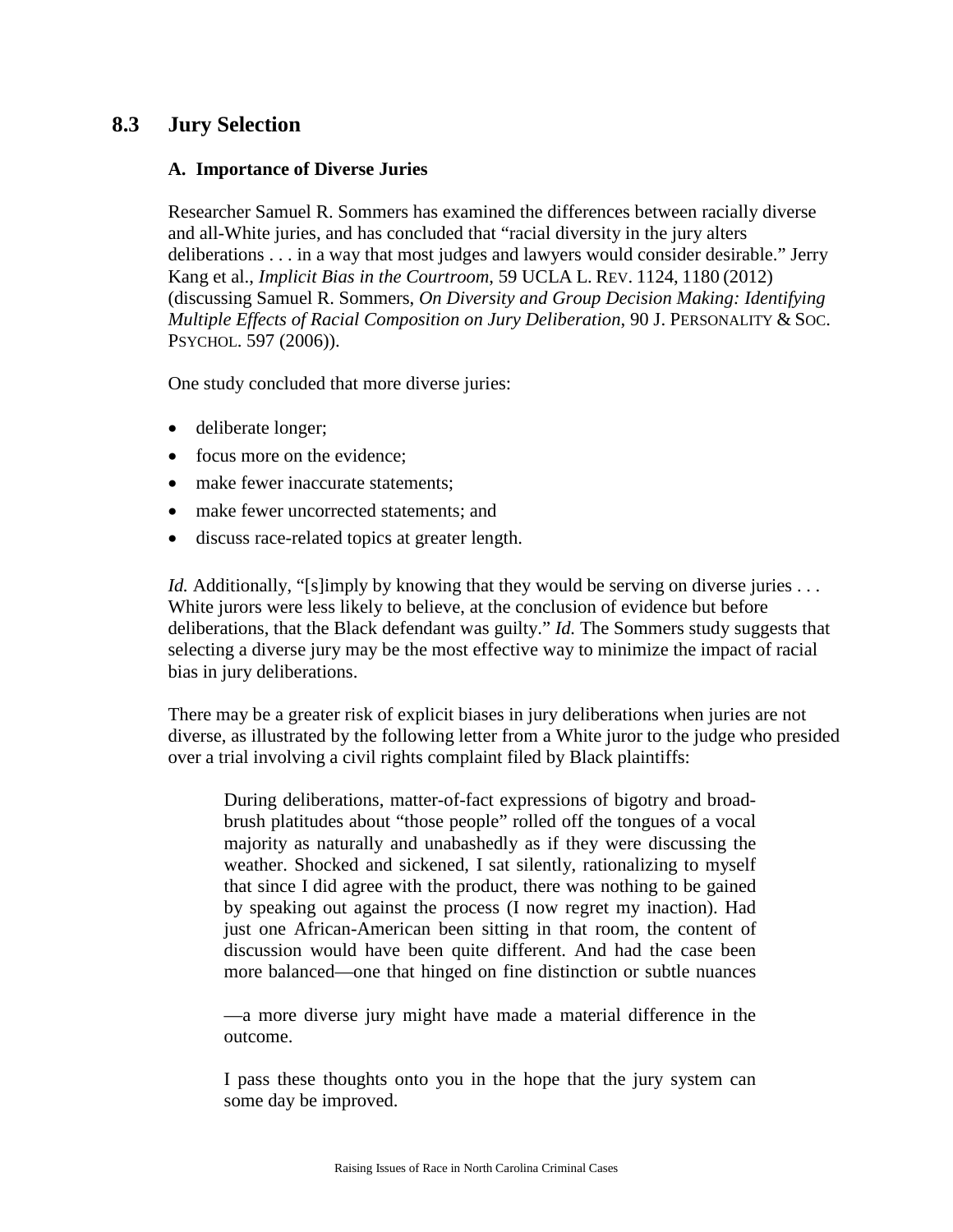Janet Bond Arterton, *Unconscious Bias and the Impartial Jury*, 40 CONN. L. REV. 1023, 1033 (2008) (quoting letter from anonymous juror).

### **B. Orientation Sessions before Jury Service**

Because juror bias jeopardizes a defendant's constitutional right to a fair trial, many scholars and practitioners have considered possible steps before jury service to address potential juror bias. One proposal is to conduct orientation sessions for potential jurors to educate them about implicit bias and the importance of rendering verdicts free from bias. *See* Anna Roberts, *(Re)forming the Jury: Detection and Disinfection of Implicit Juror Bias*, 44 CONN. L. REV. 827 (2012). *See also* JERRY KANG, [IMPLICIT BIAS:](http://www.ncsc.org/%7E/media/Files/PDF/Topics/Gender%20and%20Racial%20Fairness/kangIBprimer.ashx) A PRIMER FOR COURTS, [NATIONAL CENTER FOR STATE COURTS](http://www.ncsc.org/%7E/media/Files/PDF/Topics/Gender%20and%20Racial%20Fairness/kangIBprimer.ashx) 4–5 (National Center for State Courts 2009) (collecting evidence that "implicit biases are malleable and can be changed"); Jerry Kang et al., *Implicit Bias in the Courtroom*, 59 UCLA L. REV. 1124, 1180 (2012). Attorneys may suggest incorporating implicit bias training into juror orientation sessions to the county's Jury Commission, Judicial Committee, or Chief Resident Superior Court Judge.

### **C. Why Ask Questions about Race during Voir Dire**

People generally avoid discussing the subject of race with strangers. Reasons for this may include general discomfort with the subject; fear of being labeled biased; fear of offending others; concern that expression of one's views may provoke hostility, defensiveness, or anger; perception that race is a historical phenomenon that is not relevant to today's society; or a belief that "color-blindness" is a preferred approach and requires avoiding discussions of race. *See, e.g.*, Jeff Robinson & Jodie English, *[Confronting the Race Issue During Jury Selection](http://apps.dpa.ky.gov/library/advocate/pdf/2008/adv050108.pdf)*, THE ADVOCATE, May 2008, at 57.

Despite these challenges, there are a number of reasons why it is important for defense attorneys to address the subject of race during voir dire:

- Discussing the subject allows attorneys to "discover [jurors' views on race], and how strongly they are held, and how they may impact [the] verdict." *Id.*
- Forthright exchanges about race during voir dire enhance the defense attorney's ability "to intelligently exercise preemptory challenges and challenges for cause." *Id.*
- Attorneys who do not engage in a frank discussion of racial attitudes may be more likely to rely on their own "generalized stereotypes" of the jurors and "make assumptions based on jurors' race." Andrea D. Lyon, *Race Bias and the Importance of Consciousness for Criminal Defense Attorneys*, 35 SEATTLE U. L. REV. 755 (2012) (also observing that if criminal defense attorneys use a "process of elimination based on stereotypes, jurors will know it").
- A growing body of evidence indicates that when issues of race are brought to the forefront of a discussion or "made salient," individuals tend to think more critically about the issues, and the influence of stereotypes and implicit biases on decisionmaking recedes. For this reason, having an open and honest conversation about race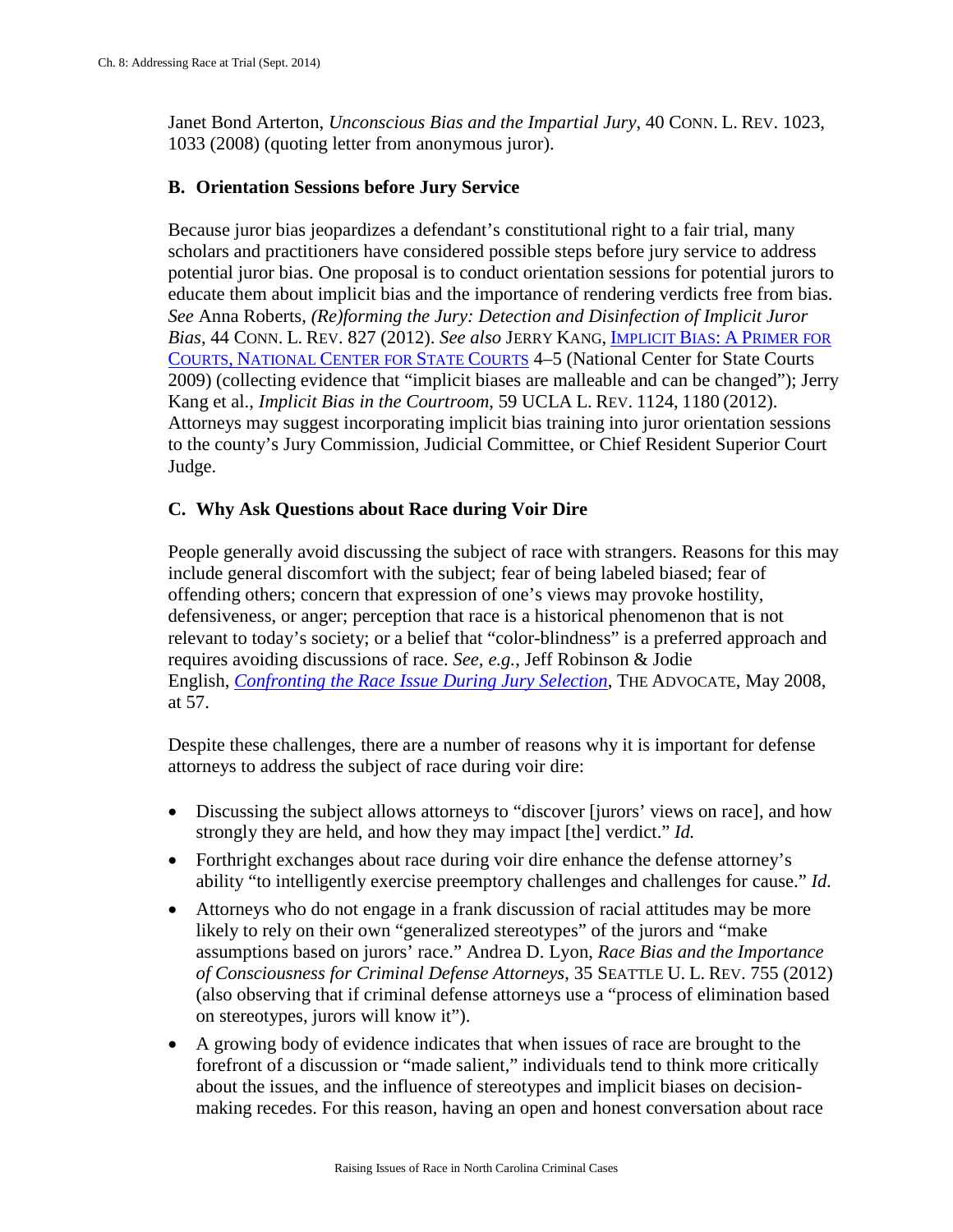during voir dire may enable jurors to avoid reliance on stereotypes during trial and in deliberations. NATIONAL CENTER FOR STATE COURTS, [HELPING COURTS ADDRESS](http://www.ncsc.org/%7E/media/Files/PDF/Topics/Gender%20and%20Racial%20Fairness/IB_Strategies_033012.ashx)  IMPLICIT BIAS: [STRATEGIES TO REDUCE THE INFLUENCE OF IMPLICIT BIAS;](http://www.ncsc.org/%7E/media/Files/PDF/Topics/Gender%20and%20Racial%20Fairness/IB_Strategies_033012.ashx) *see also*  Regina A. Schuller et al., *The Impact of Prejudice Screening Procedures on Racial Bias in the Courtroom*, 33 LAW & HUM. BEHAV. 320 (2009) (voir dire regarding racial bias appeared to diminish racial bias from assessments of guilt).

• Discussing race during voir dire allows defenders to explore whether individuals are comfortable discussing issues of race and to consider striking "jurors who ignored the issue or who asserted that race did not matter." Anthony V. Alfieri & Angela Onwuachi-Willig, *Next Generation Civil Rights Lawyers: Race and Representation in the Age of Identity Performance*, 122 YALE L.J. 1484, 1526 (2013) (quoting L. Song Richardson, Professor of Law, Univ. of Iowa Coll. Of Law); *see also* Jonathan Rapping, *The Role of the Defender in a Racially Disparate System*, THE CHAMPION, July 2013, at 46, 50 (suggesting that "[d]uring voir dire defense counsel should work to make jurors aware of the problem of race bias and identify those jurors who appreciate its influence").

**Case study: Discussing race during voir dire.** In the case study below, an Assistant Public Defender in North Carolina reflects on the experience of discussing race with jurors during voir dire:

In 2013, I represented a client charged with Driving While Impaired and Possession of a Stolen Firearm. After I received discovery in the case, I reviewed the DRE (drug recognition expert) paperwork. In that paperwork I noticed that under the section for the race of the suspect, the DRE expert wrote "mulatto," a dated and derogatory term for a person of mixed Black and White ancestry. At that moment, I realized that I would need to explore the officer's use of this term on cross to impeach his credibility.

I also realized that because I would be exploring race issues as a part of my impeachment of the DRE expert, I would also need to talk about race during jury selection. My goal was two-fold: first, to learn if any of the prospective jurors were racially biased, and second, to educate the jurors why I was raising this issue during my cross-examination. Although I was apprehensive about talking about race during jury selection, I knew that if I did not talk about it then my client would be even more detrimentally impacted.

When it was time to begin talking about race during jury selection, I introduced the topic in terms of how we see or hear about race issues in society. I kept a very calm, affirming, and open demeanor in order to project that it was okay to share their views in this very public forum and no one would judge them for doing so. I started by saying something akin to "Sometimes in our society we've seen circumstances where someone might have been treated badly or just differently because of their race." Then, I asked an open-ended question, such as, "Tell me about the most serious time you saw, or just knew about, someone being treated differently or badly because of their race." To my surprise, one juror raised her hand and volunteered a response about how society treats people differently because their race. I noted which other jurors were listening and responding with their body language about what this juror was sharing. I followed up by asking those jurors questions like "Juror B, what do you think about what Juror A just shared?" "Do you agree that people can be treated differently because of their race?" "How do you feel about that?" I kept my questions as open as possible to keep the jurors talking. Also, I followed their lead in talking about race in terms of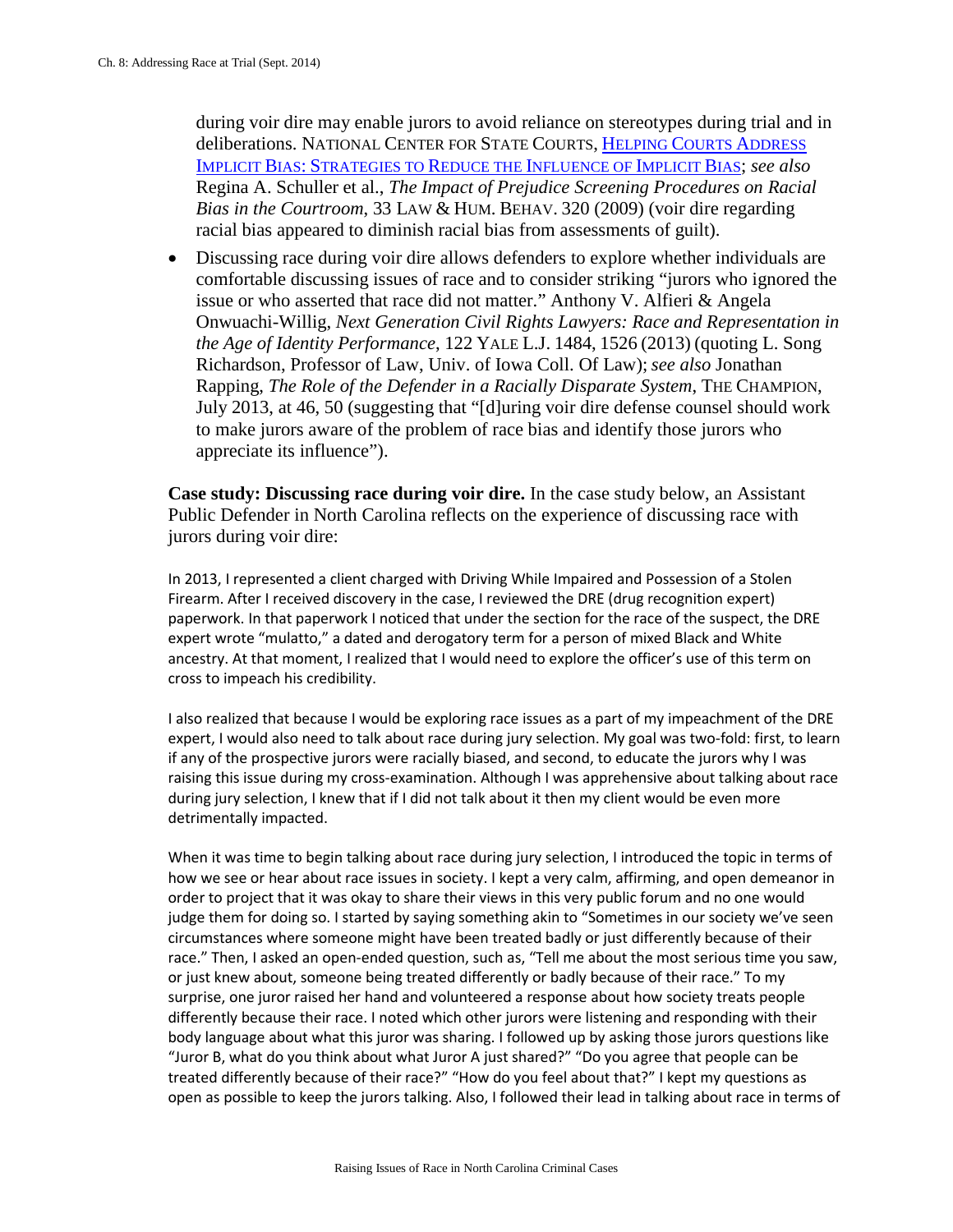societal expectations because I felt that I was able to learn their views that way without making them too uncomfortable. I sensed that they were a little nervous at first but the more naturally and comfortably I spoke about race, the easier it became for them to discuss the issues they encountered in the media and even in their own neighborhoods.

To my relief, I didn't have anyone say that race issues don't exist, or that we live in a post-racism society. Thus, I did not end up using the responses I heard to make a challenge for cause or a peremptory strike. But the discussion we had during jury selection was important. It made the jurors start thinking about race and disparate treatment, which prepared them for when I cross-examined the DRE expert.

As for the cross-examination, I ended up addressing the mulatto issue last to make the most of its impact. In the end, the officer admitted that he was not trained or instructed to use that term by his office. Although my client was convicted of the Possession of a Stolen Firearm, he was acquitted of the DWI.

#### **D. Purpose of Voir Dire**

North Carolina appellate courts recognize that jury voir dire serves two basic purposes: 1) helping counsel determine whether a basis for a challenge for cause exists, and 2) assisting counsel in intelligently exercising peremptory challenges. *State v. Wiley*, 355 N.C. 592 (2002); *State v. Anderson*, 350 N.C. 152 (1999); *State v. Brown*, 39 N.C. App. 548 (1979); *see also Mu'Min v. Virginia*, 500 U.S. 415, 431 (1991) ("Voir dire examination serves the dual purposes of enabling the court to select an impartial jury and assisting counsel in exercising peremptory challenges."). The N.C. Supreme Court has stated that the purpose of voir dire examination and the exercise of challenges, both peremptory and for cause, "is to eliminate extremes of partiality and to assure both the defendant and the State that the persons chosen to decide the guilt or innocence of the accused will reach that decision solely upon the evidence produced at trial." *State v. Conner*, 335 N.C. 618, 629 (1994).

**Practice note:** A proposed voir dire question is legitimate if the question is necessary to determine whether a juror is excludable for cause or to assist you in intelligently exercising your peremptory challenges. If the State objects to a particular line of questioning, defend your proposed questions by linking them to one or both of the purposes of voir dire.

## **E. Law Governing Voir Dire Questions about Race**

**Generally.** Criminal defendants have a constitutional right under the Sixth and Fourteenth Amendments to voir dire jurors adequately. "[P]art of the guarantee of a defendant's right to an impartial jury is an adequate voir dire to identify unqualified jurors." *Morgan v. Illinois*, 504 U.S. 719, 729–30 (1992) (holding that capital defendant constitutionally entitled to ask specific "life qualifying" questions to the jury); *see also Rosales-Lopez v. United States*, 451 U.S. 182, 188 (1981) (plurality opinion) ("Without an adequate voir dire the trial judge's responsibility to remove prospective jurors who will not be able impartially to follow the court's instructions and evaluate the evidence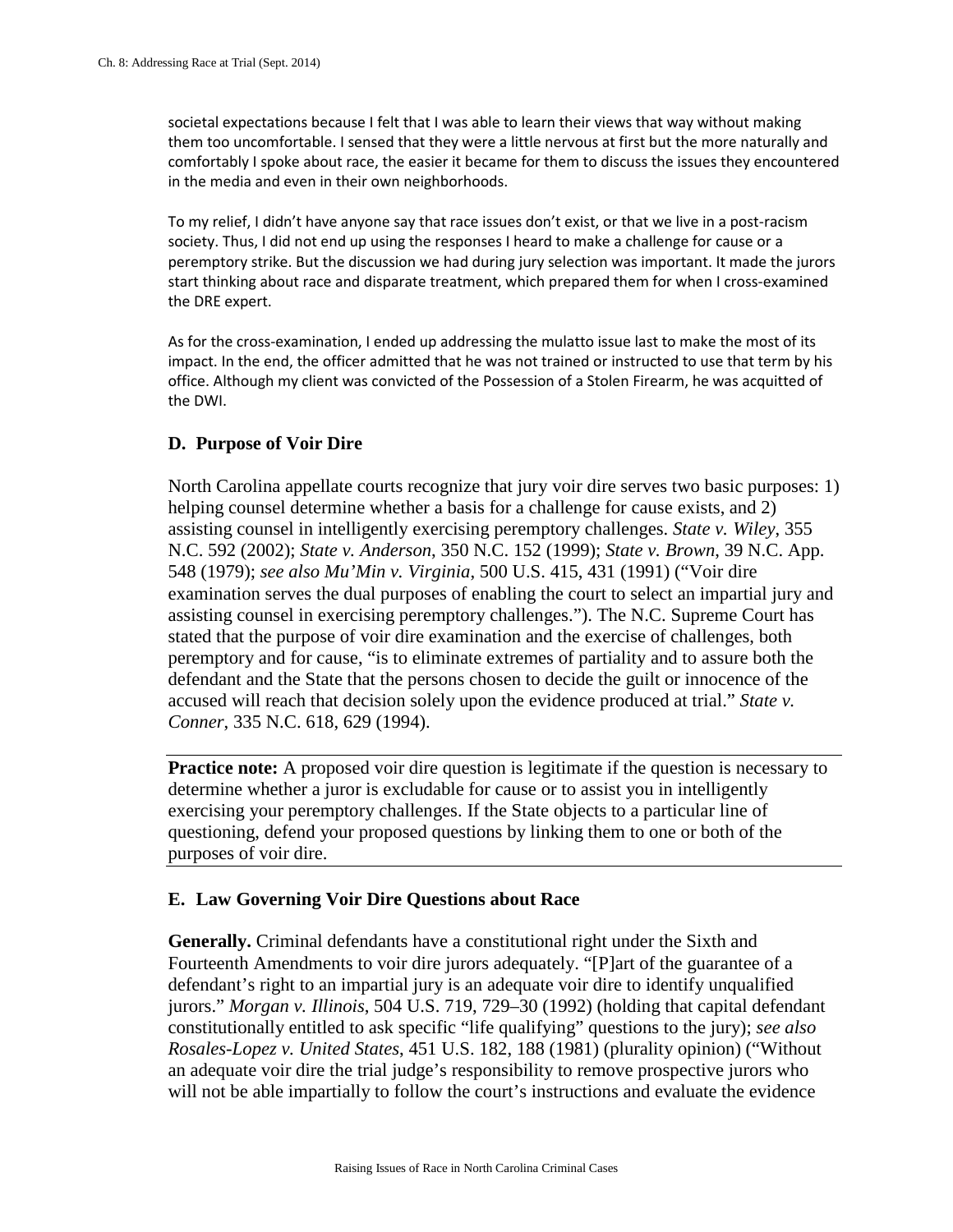cannot be fulfilled."). *But cf. Mu'Min v. Virginia*, 500 U.S. 415, 425 (1991) (emphasizing extent of trial judge's discretion in controlling voir dire and holding that voir dire questions about the content of pretrial publicity to which jurors might have been exposed are not constitutionally required).

North Carolina statutes likewise give the parties the right to "personally question prospective jurors individually concerning their fitness and competency to serve as jurors in the case to determine whether there is a basis for a challenge for cause or whether to exercise a peremptory challenge." G.S. 15A-1214(c); *see also* G.S. 15A-1212(9) recognizing right to challenge for cause an individual juror who is unable to render a fair and impartial verdict). For a further discussion of voir dire, see 2 NORTH CAROLINA DEFENDER MANUAL § 25.3 (Voir Dire) (2d ed. 2012).

**Voir dire about race.** A defendant has a constitutional right to ask questions about race on voir dire in certain circumstances. In *Ham v. South Carolina*, 409 U.S. 524 (1973), the U.S. Supreme Court held that a Black defendant, who was a civil rights activist and whose defense was that he was selectively prosecuted for marijuana possession because of his civil rights activity, was entitled to voir dire jurors about racial bias. In *Ristaino v. Ross*, 424 U.S. 589, 597 (1976), the Court held that the Due Process Clause does not create a general right in non-capital cases to voir dire jurors about racial prejudice, but such questions are constitutionally protected when cases involve "special factors," such as those presented in *Ham*. In *Rosales-Lopez v. United States*, 451 U.S. 182, 192 (1981), the Court held that trial courts must allow voir dire questions concerning possible racial prejudice against a defendant when the defendant is charged with a violent crime and the defendant and victim are of different racial or ethnic groups. *See also Turner v. Murray*, 476 U.S. 28 (1986) (plurality opinion) (defendants in capital cases involving interracial crime have a right under the Eighth Amendment to voir dire jurors about racial biases).

In other cases, courts have held that whether to allow questions about racial and ethnic attitudes and biases is within the discretion of the trial judge. *See State v. Robinson,* 330 N.C. 1, 12–13 (1991) (trial judge allowed defendant to question prospective jurors about whether racial prejudice would affect their ability to be fair and impartial and allowed the defendant to ask questions of prospective White jurors about their associations with Black people; trial judge did not err in sustaining prosecutor's objection to other questions, such as "Do you belong to any social club or political organization or church in which there are no black members?" and "Do you feel like the presence of blacks in your neighborhood has lowered the value of your property . . . ?"). Undue restriction of the right to voir dire is error. *See State v. Conner*, 335 N.C. 618, 629 (1994) (holding that pretrial order limiting right to voir dire to questions not asked by court was error).

The N.C. Supreme Court has recognized that voir dire questions aimed at ensuring that "racially biased jurors [will] not be seated on the jury" are proper. *State v. Williams*, 339 N.C. 1, 18 (1994). In *Williams*, a capital case involving a Black defendant and a White victim, the court found no error when, during jury selection, the prosecutor asked whether the jurors could "put the issue of race completely out of [their minds]." The court's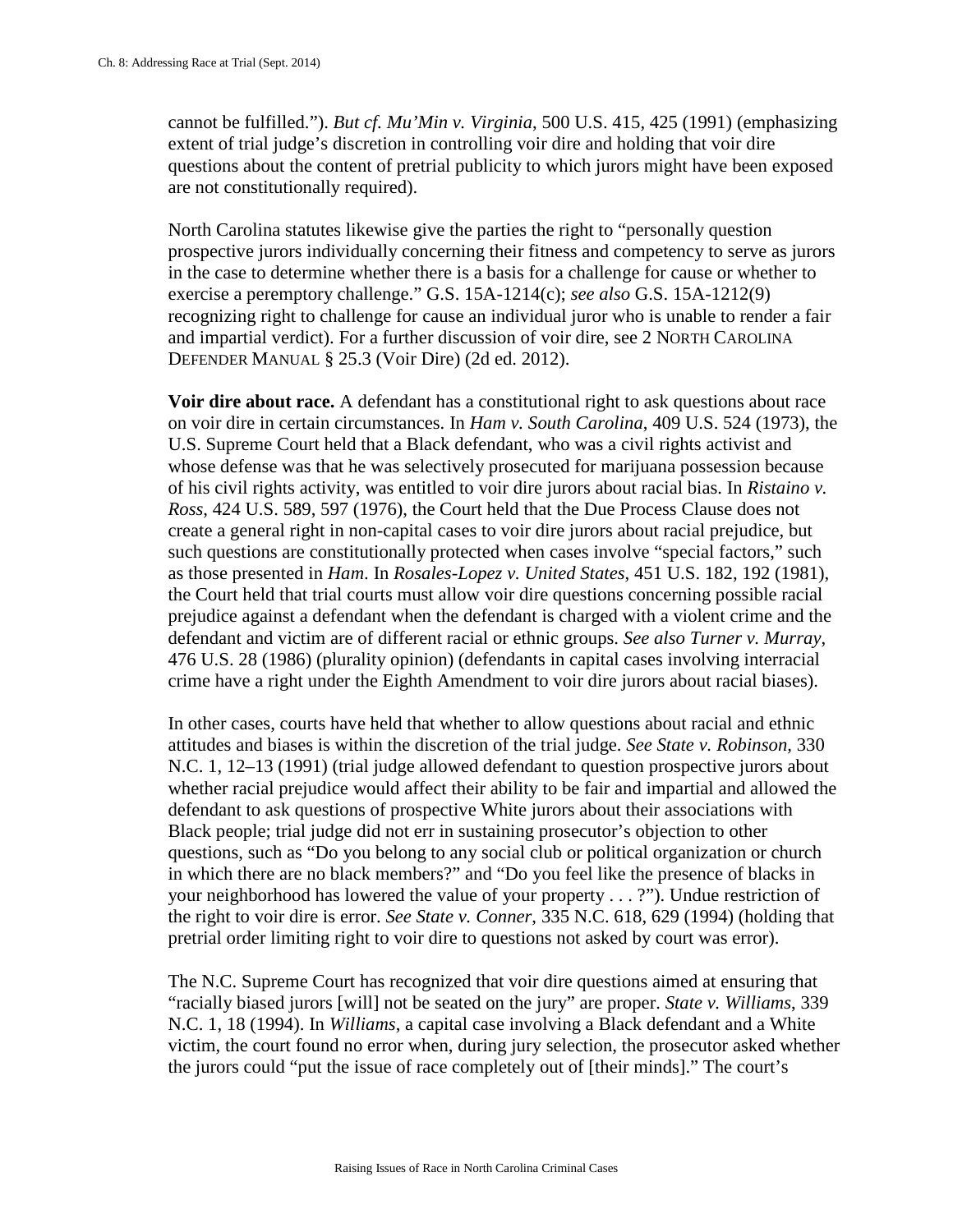conclusion that "[t]he mere mention of race in a trial such as this is not evidence of racial animus" may provide support for a defendant's effort to explore the question of racial bias during jury selection. *Id.*

Defenders should be prepared to show how questions concerning racial attitudes are relevant to the case, the defendant's theory of defense, and the purposes of voir dire, by raising considerations such as the following:

- Is your client charged with an interracial crime of violence? If so, you have a constitutionally protected right to inquire into racial bias. *Rosales-Lopez v. United States*, 451 U.S. 182, 192 (1981).
- Do you intend to demonstrate that your client was subjected to unconstitutional selective enforcement or selective prosecution on account of his or her race or ethnicity? If so, you have a constitutionally protected right to inquire into racial bias. *Ristaino v. Ross*, 424 U.S. 589, 597 (1976); *Ham v. South Carolina*, 409 U.S. 524 (1973).
- Does your theory of defense involve consideration of racial issues, such as crossracial misidentification, racial epithets, or racial biases held by a witness for the prosecution? If so, you may have a constitutionally protected right to inquire into racial bias. *See Ristaino*, 424 U.S. 589, 597.
- If the case does not involve one of the above grounds specifically giving a defendant the right to inquire into racial bias, argue that your inquiry is nevertheless necessary given the constitutional and statutory purposes of voir dire.

When your case is not one with unique racial dimensions, you may want to highlight empirical findings suggesting that "juror racial bias is most likely to occur in run-of-themill trials without blatantly racial issues." Samuel R. Sommers, *On Racial Diversity and Group Decision Making: Identifying Multiple Effects of Racial Composition on Jury Deliberations*, 90 J. PERSONALITY & SOC. PSYCHOL. 597, 601 (2006).

**Practice note:** If the inquiry is particularly sensitive, counsel may request individual voir dire. A sample motion can be found on the Office of Indigent Defense Services website, [http://www.ncids.org.](http://www.ncids.org/) *See* Motion for Individual Voir Dire on Sensitive Subjects in the Motions Bank, Non Capital (select "Training and Resources").

## **F. Voir Dire Preparation, Techniques, and Sample Questions**

**Know your judge.** Before voir dire begins, determine the practices of the judge presiding over the trial. Does he or she typically allow for questions about racial attitudes and racial bias when not constitutionally required? Generally, how extensive is the questioning the judge allows about race? How has the judge responded to motions for individual voir dire on sensitive topics in previous cases? *See supra* § 7.4A, Pretrial Preparation for a *Batson* Challenge.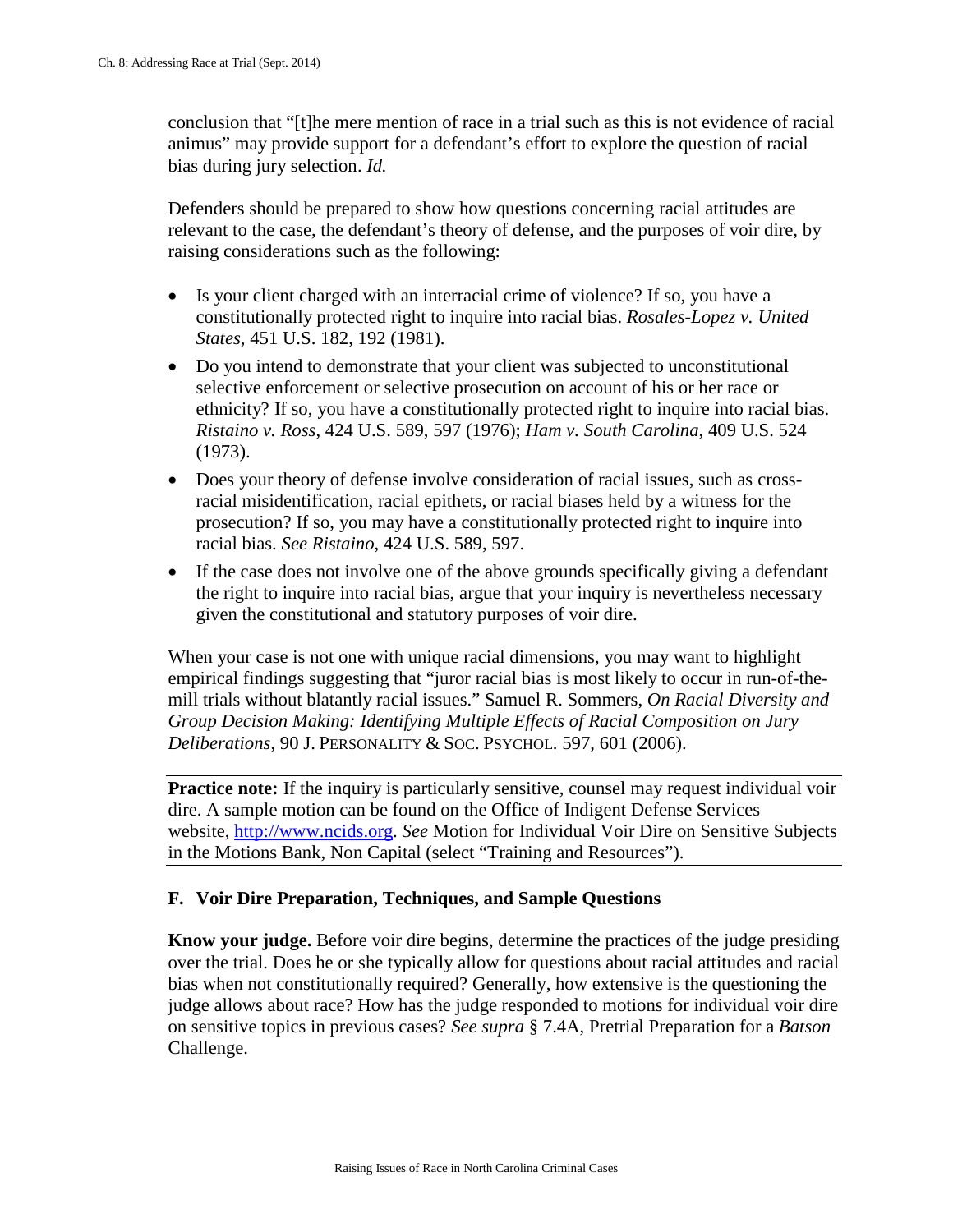#### **Recognize the role that bias may play in a juror's evaluation of the case.** One experienced attorney summarized the body of research on juror prejudice in the following manner:

- People who come to jury duty bring with them prejudices, biases, and preconceived notions about crime, trials, and criminal justice.
- Jurors are individuals. There is little correlation between the stereotypical aspects of a juror's makeup (race, gender, age, ethnicity, education, class, hobbies, reading material) and whether a particular juror may have biases or preconceived notions in an individual case.
- The prejudices and ideas jurors bring to court affect the way they decide cases even if they honestly believe they will be fair and can set preconceived notions aside.
- Jurors may decide cases based on their biases and preconceived notions regardless of what the judge may instruct them.
- Rehabilitation and curative instructions are not necessarily effective.
- Jurors may have made up their minds about the defendant's guilt before they hear any evidence.

Ira Mickenberg, [Voir Dire and Jury Selection](http://www.ncids.org/Defender%20Training/2011DefenderTrialSchool/VoirDire.pdf) 2 (training material presented at 2011 North Carolina Defender Trial School).

**Formulate voir dire questions ahead of time.** Exploring racial attitudes often requires moving outside of your comfort zone. Andrea D. Lyon, *Naming the Dragon: Litigating Race Issues During a Death Penalty Trial*, 53 DEPAUL L. REV. 1647 (2004). If you intend to ask questions regarding racial attitudes, develop your questions ahead of time and consider practicing them with others to ensure that they are unlikely to evoke defensive responses, that you are comfortable asking them, and that you're prepared to respond to the answers you receive. You will not be able to use the same questions in every case; your voir dire should be "tailored to your factual theory of defense in each individual case." Ira Mickenberg, [Voir Dire and Jury Selection](http://www.ncids.org/Defender%20Training/2011DefenderTrialSchool/VoirDire.pdf) 6 (training material presented at 2011 North Carolina Defender Trial School). Sample questions can be found below under "Sample Questions."

**Create conditions for jurors to speak openly about race.** Discussing the subject of race will not help you identify juror bias unless you are able to elicit open responses from potential jurors. Consider beginning the conversation by explaining why you need to address the subject and acknowledging that it can be a difficult or uncomfortable topic to discuss. It is generally not effective to jump into a conversation about race by asking potential jurors if they harbor racial prejudice. Cynthia Lee, *Making Race Salient: Trayvon Martin and Implicit Bias in a Not Yet Post-Racial Society*, 91 N.C. L. REV. 1555 (2013). This approach may provoke defensiveness, seem patronizing or insulting, and reveal little about the jurors' views.

One trial attorney suggests that a productive approach may be to inform jurors about the concept of implicit bias and then solicit their views on it. Jonathan A. Rapping, *Implicitly*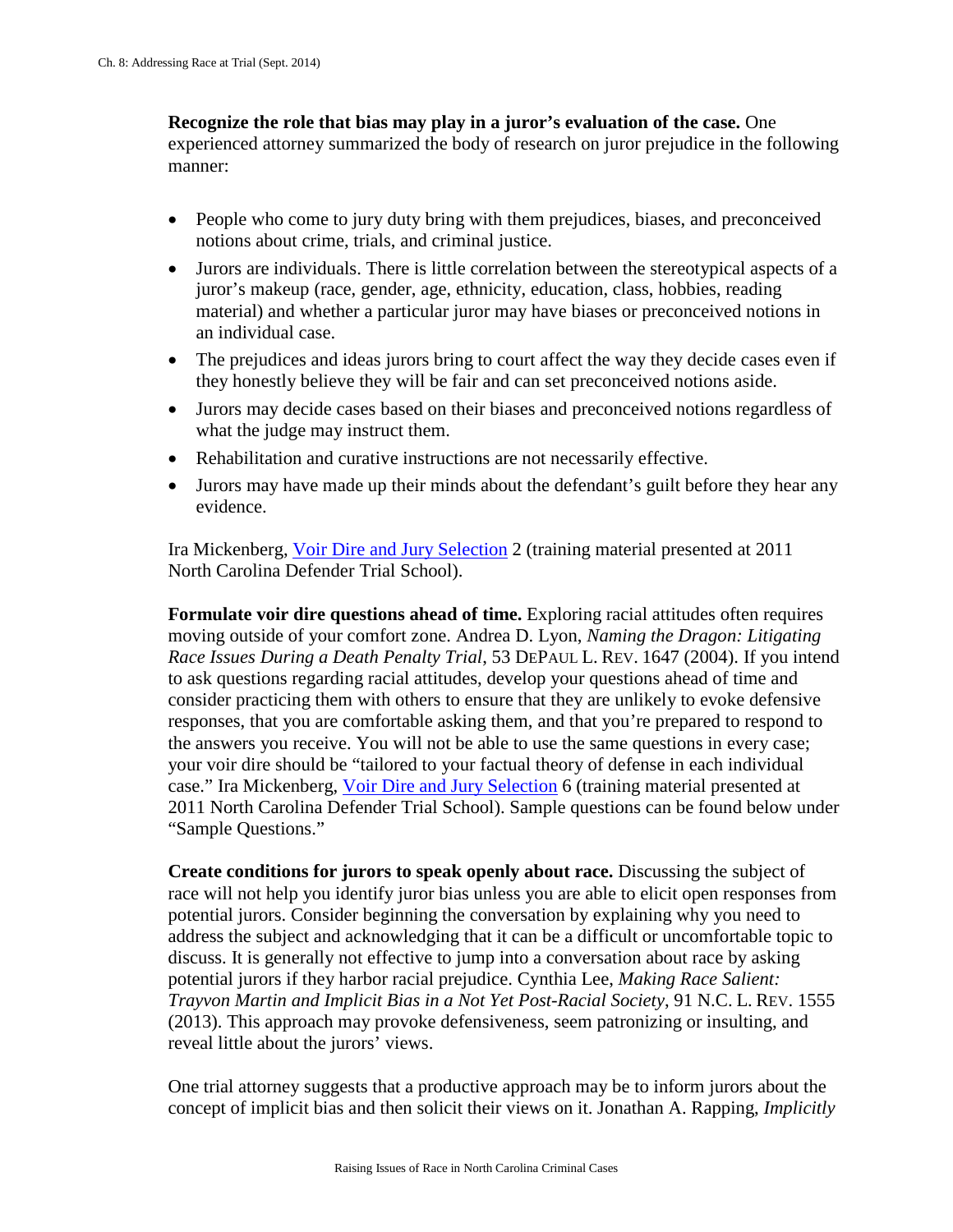*Unjust: How Defenders Can Affect Systemic Racist Assumptions*, 16 N.Y.U. J. LEGIS. & PUB. POL'Y 999, 1032–35. For example, the attorney might say, "Some researchers have found that people have implicit biases, which are stereotypes that people are not aware of that can influence their thoughts and behavior. For example, an employer might pass over a Black applicant for a job based on lack of relevant experience and consider a White applicant with a similar experience level, even though that employer does not consciously believe in discriminating against people based on their race. While research suggests that implicit biases arise from the brain's natural tendency to associate categories, the concern is that they may result in unequal treatment when they go unexamined." Then, the attorney can follow up to determine the jurors' reactions:

You have just learned about the concept of [implicit racial bias]. Not everyone agrees on the power of its influence or that they are personally susceptible to it. I'd like to get a sense of your reaction to the concept of subconscious racial bias and whether you are open to believing it may influence you in your day-to-day decision-making.

*Id.* at 1032.

**Consider sharing an example about recognizing biases to jumpstart the discussion.**  One method for starting a conversation about race is to share a brief example about a judgment shaped by a racial stereotype. For example, some defense attorneys share and discuss the famous Jesse Jackson admission that "there is nothing more painful to me at this stage in my life than to walk down the street and hear footsteps and start thinking about robbery. Then look around and see somebody white and feel relieved." Bob Herbert, *[In America; A Sea of Change on Crime](http://www.nytimes.com/1993/12/12/opinion/in-america-a-sea-change-on-crime.html)*, N.Y.TIMES, Dec. 12, 1993 (quoting Jackson). Criminal defense attorney Jeff Robinson sometimes talks with potential jurors about his assuming that a "black kid with cornrows" blasting rap music and driving a new BMW must be a drug dealer before catching himself and recognizing that his assumption was based on a racial stereotype. Anthony V. Alfieri & Angela Onwuachi-Willig, *Next Generation Civil Rights Lawyers: Race and Representation in the Age of Identity Performance*, 122 YALE L.J. 1484, 1551 (2013); *see also* Cynthia Lee, *Making Race Salient: Trayvon Martin and Implicit Bias in a Not Yet Post-Racial Society*, 91 N.C. L. REV. 1555 (2013).

Such examples illustrate that people of all races and occupations possess implicit biases, "diffuse[] the emotional content of the race discussion," give prospective jurors "permission to admit their own [biased] thinking," and may help to begin a conversation in which potential jurors are comfortable discussing racial bias. James McComas & Cynthia Strout, *Combating the Effects of Racial Stereotyping in Criminal Cases*, THE CHAMPION, Aug. 1999, at 22, 23. Sharing an example about your own bias shows that you are not asking jurors to do anything that you are not willing to do yourself. Ira Mickenberg, [Voir Dire and Jury Selection](http://www.ncids.org/Defender%20Training/2011DefenderTrialSchool/VoirDire.pdf) 10 (training material presented at 2011 North Carolina Defender Trial School). Of course, attorneys should avoid expressions of overt racism, which are inappropriate and may constitute ineffective assistance of counsel. *See State v. Davis*, 872 So. 2d 250 (Fla. 2004) (holding that defense attorney was ineffective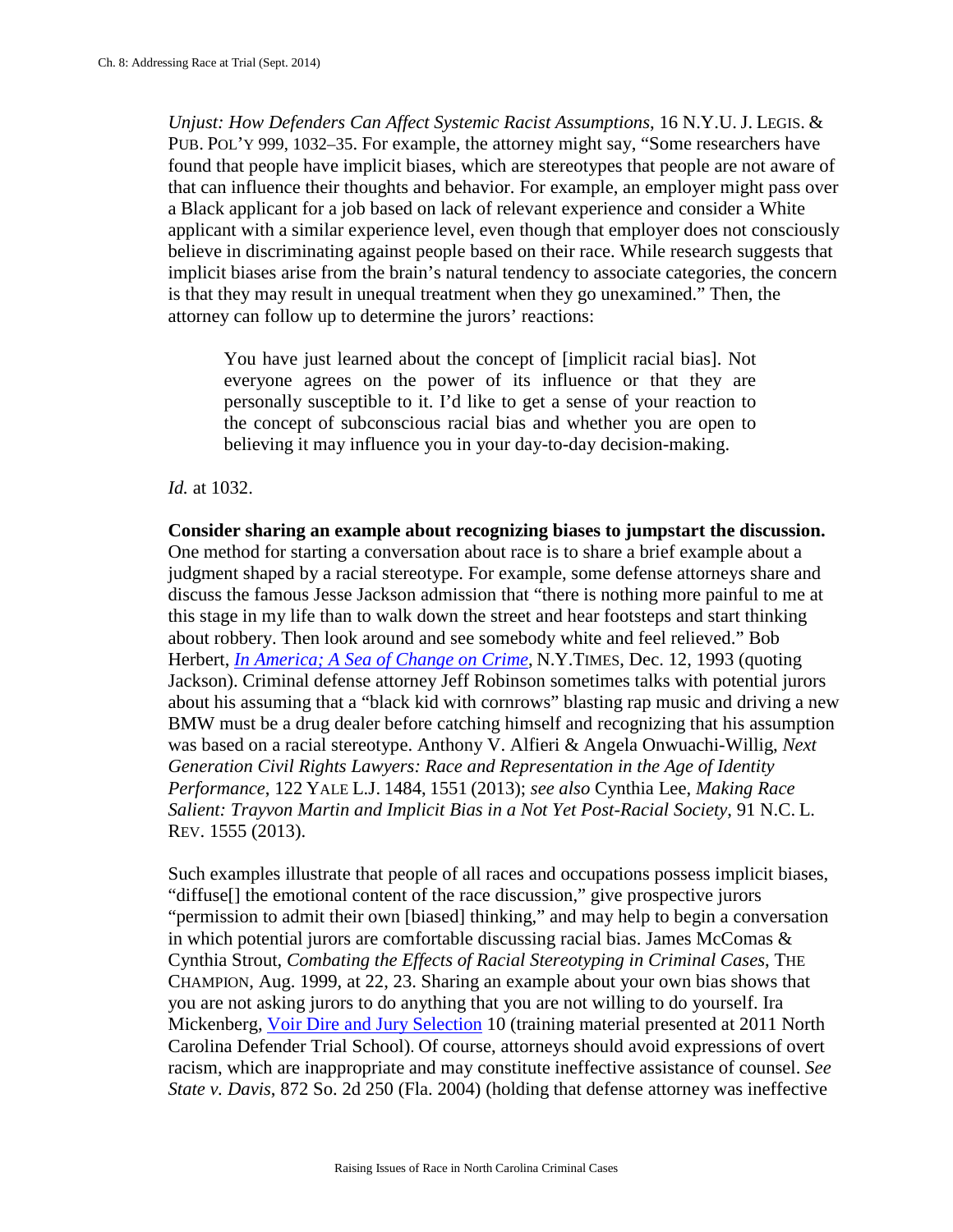when he made explicit expressions of racial prejudice in an effort to bring jurors' latent biases out into the open); *see infra* § 8.4C, Improper References to Race by the Defense.

**Avoid expressing judgments.** Generally speaking, if a juror reveals something personal or potentially embarrassing, a good strategy is to acknowledge how difficult it must have been to share that information and thank the juror for his or her honesty. Ira Mickenberg, [Voir Dire and Jury Selection](http://www.ncids.org/Defender%20Training/2011DefenderTrialSchool/VoirDire.pdf) (training material presented at 2011 North Carolina Defender Trial School). This response may encourage other potential jurors to share their views openly. Defense counsel might follow up by saying, "I appreciate that Mrs. Jones was willing to share [sensitive topic or viewpoint]. Has anyone else had a similar experience/Does anyone else have an opinion on this topic?"

When a juror reveals information suggestive of racial bias, the attorney's instinct may be to change the subject, recharacterize the response to something more palatable, try to help the juror overcome his bias, or avoid the juror's statement altogether. These responses are typically aimed at putting everyone at ease and ensuring that the other panelists are not influenced by the biased statement. This intuitive response may be counterproductive. *Id.* A better strategy is to restate the juror's statement and ask an open-ended question to learn more about the juror's opinion. The additional exchange with the juror may provide a basis for a challenge for cause or, at least, additional information to evaluate the use of a peremptory challenge. *Id.* at 14–15 (discussing how to establish basis for challenge for cause).

Criminal defense attorney Jeff Robinson offers his insights into effective responses to admissions of racial bias:

Now if someone makes a racist statement during jury selection, I say "Thank you very much for your comment! You have a First Amendment right to express your views openly! We all have those rights and should feel free to state what we think. And besides, I kind of think that view is not so unusual. Does anyone else have similar views?" Then, I see what other jury pool members have to say. It is strange, but by rewarding the worst possible answer you can imagine, I am trying to get other people in the pool to reveal themselves as people who hold like-minded racial views. My goal is to create an atmosphere where people can admit to their racially tinged thoughts. I want to create an environment where people feel free to say what they really are thinking.

Even if I cannot get the person excluded, it is still good because they have now "outed" themselves to the rest of the jury. I can ask all the other jurors later, "What are you going to do if you notice that some of the arguments in the jury room are being influenced by racism?" That person has outed themselves, and their credibility with everyone may be compromised.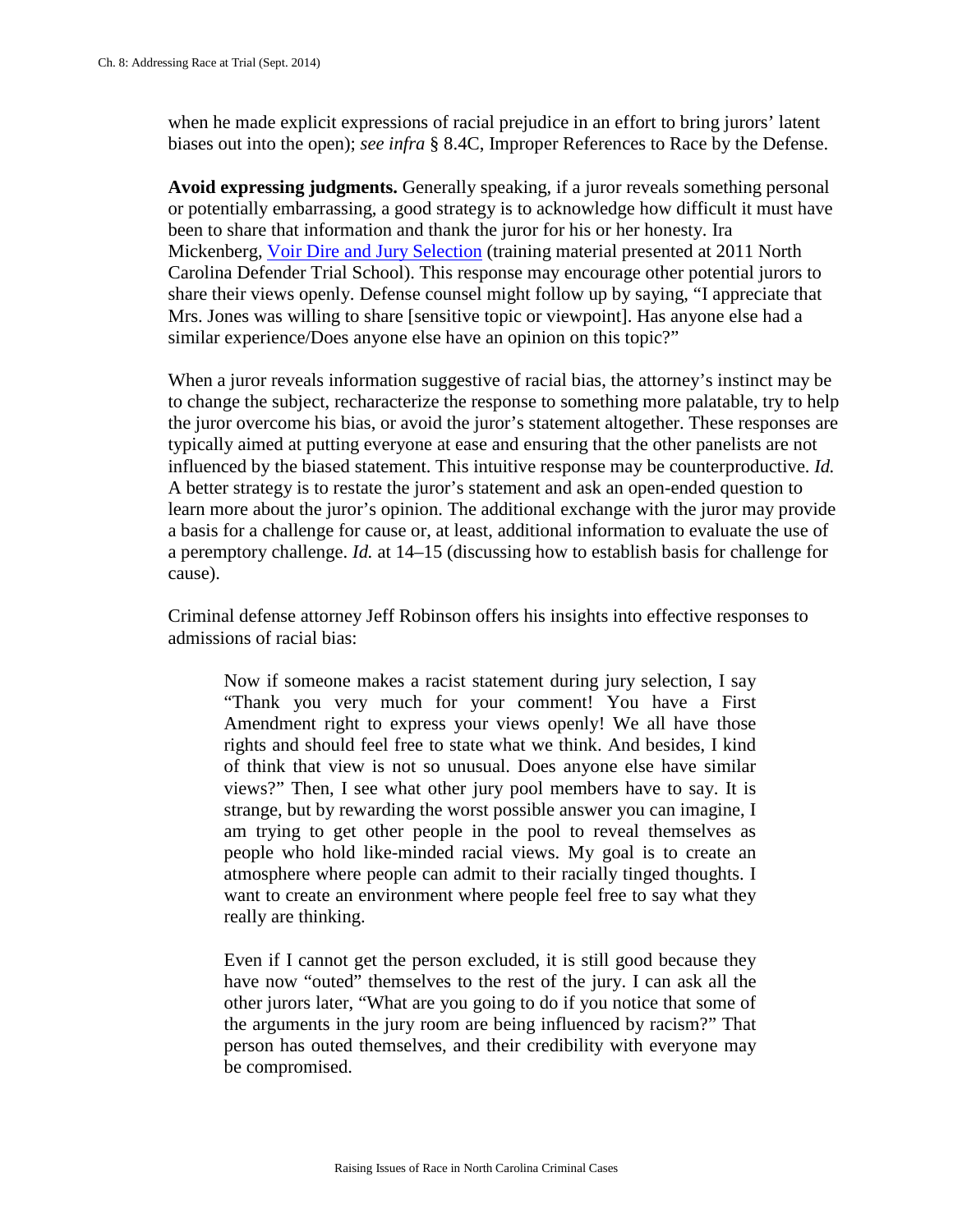Anthony V. Alfieri & Angela Onwuachi-Willig, *Next Generation Civil Rights Lawyers: Race and Representation in the Age of Identity Performance*, 122 YALE L.J. 1484, 1549 (2013) (quoting from telephone interview with Jeff Robinson).

**Focus questions on past, analogous behavior.** Many attorneys have concluded that "the best predictor of what a person will do in the future is not what they say they will do, but what they have done in the past in analogous situations." *See, e.g.*, Ira Mickenberg, [Voir](http://www.ncids.org/Defender%20Training/2011DefenderTrialSchool/VoirDire.pdf)  [Dire and Jury Selection](http://www.ncids.org/Defender%20Training/2011DefenderTrialSchool/VoirDire.pdf) 6 (training material presented at 2011 North Carolina Defender Trial School). When asked to share opinions on sensitive topics, "jurors will usually avoid the possibility of public humiliation by giving the socially acceptable answer even if that answer is false." *Id.* at 3. When asked to predict how they will behave in hypothetical situations, "jurors will usually give an aspirational answer. This means they will give the answer they hope will be true, or the answer that best comports with their self-image. These jurors are not lying. Their answers simply reflect what they hope (or want to believe or want others to believe) is the truth, even if they may be wrong." *Id.*  The influence of implicit bias may make it more difficult for individuals to predict their own future behavior.

**Sample questions.** Some questions that may be useful in eliciting views and reactions about past experiences involving race are identified below. For a further discussion of how to construct such questions, see Ira Mickenberg, [Voir Dire and Jury Selection](http://www.ncids.org/Defender%20Training/2011DefenderTrialSchool/VoirDire.pdf) 10 (training material presented at 2011 North Carolina Defender Trial School).

- "Tell us about the most serious incident you [or someone close to you] ever saw where someone was treated badly because of their race." *Id.* at 11.
- "Tell us about the worst experience you or someone close to you ever had because someone stereotyped you because of your [race]." *Id.*
- "Tell us about the most significant interaction you have ever had with a person of a different race." *Id.*
- "Tell us about the most difficult situation where you, or someone you know, stereotyped someone, or jumped to a conclusion about them because of their [race] and turned out to be wrong." *Id.*
- Tell us about the most diverse environment you have ever worked in.
- Tell us about the most diverse neighborhood you have ever lived in.
- Tell us about the most memorable story you have heard, either in the news or from a friend or family member, of a White person experiencing discrimination on the basis of his or her race.
- Tell us about the last time you heard other people express racially prejudiced beliefs or opinions. How did you respond?

Another voir dire technique for encouraging potential jurors to express themselves is the "show of hands technique" recommended by jury selection expert Robert Hirschhorn. Jeff Robinson & Jodie English, *[Confronting the Race Issue During Jury Selection](http://apps.dpa.ky.gov/library/advocate/pdf/2008/adv050108.pdf)*, THE ADVOCATE, May 2008, at 57, 60. This technique allows attorneys to identify jurors to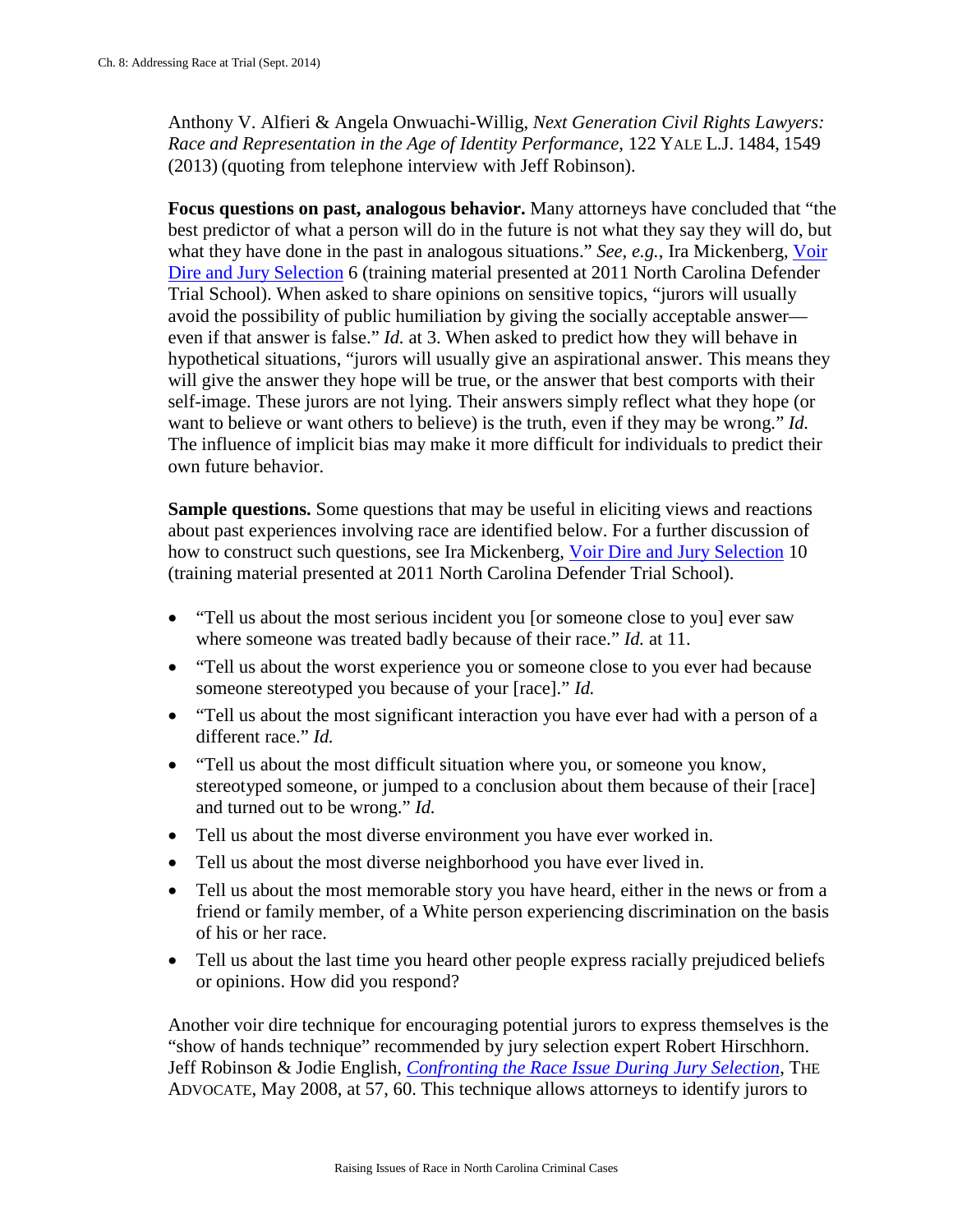follow up with on opinions expressed by raised or unraised hands. Some yes-or-no questions about race that may elicit useful responses with this technique include:

- Is racism against Black people a thing of the past?
- Do affirmative action programs discriminate against Whites?
- Do Black people commit more crimes per capita than Whites?
- Have any of you ever seen an example of racism?

*Id. at* 60–61. You will need to proceed slowly with this technique, ideally with the assistance of a fast note-taker, in order to capture responses.

**Questionnaires.** In cases involving particularly sensitive race issues, Robert Hirschhorn suggests petitioning the court for use of a questionnaire. Potential jurors may be more willing to provide honest but potentially embarrassing responses to questions about race in writing. *Id.* at 61. In one mock jury simulation, those who completed a questionnaire that prompted potential jurors to consider their own racial attitudes were less likely to find the defendant guilty than those who completed a pretrial juror questionnaire that did not address any issues of race. Samuel R. Sommers, *On Racial Diversity and Group Decision Making: Identifying Multiple Effects of Racial Composition on Jury Deliberations*, 90 J. PERSONALITY & SOC. PSYCHOL. 597, 601 (2006). Sample questions for such a questionnaire may be found on pages 61–62 of Jeff Robinson & Jodie English, *[Confronting the Race Issue During Jury Selection](http://apps.dpa.ky.gov/library/advocate/pdf/2008/adv050108.pdf)*, THE ADVOCATE, May 2008, at 57.

## **G. Role of Client in Devising Voir Dire Strategy**

Where the defendant and defense attorney reach an absolute impasse about how to conduct jury selection, the defendant's wishes control unless they are unlawful. *State v. Ali,* 329 N.C. 394, 404 (1991) (noting principal-agent nature of the attorney-client relationship). In *State v. Williams,* 191 N.C. App. 96, 104–05 (2008), the North Carolina Court of Appeals held that, even if there was an absolute impasse as to jury selection tactics, defense counsel could not defer to the defendant's wishes to engage in racially discriminatory jury selection where the defendant did not want White people on his jury.

**Practice note:** Before voir dire, make sure to discuss the purposes of voir dire with your client and incorporate the client's input into your voir dire strategy. Especially when you plan to address sensitive issues such as race or ethnicity during voir dire, it is important for the client to understand the subjects you plan to discuss with potential jurors and why you intend to discuss them. Pretrial discussions with your client allow you to respond to client concerns, devise a strategy that reflects your client's objectives, and avoid catching your client off guard if discussions during voir dire become challenging or sensitive. *See generally* John Pray & Byron Lichstein, *The Evolution Through Experience of Criminal Clinics: The Criminal Appeals Project at the University of Wisconsin Law School's Remington Center,* 75 MISS. L.J. 795, 815–16 (2006) (discussing "client-centered" approach to advocacy in which "communication with, and input from, the client are